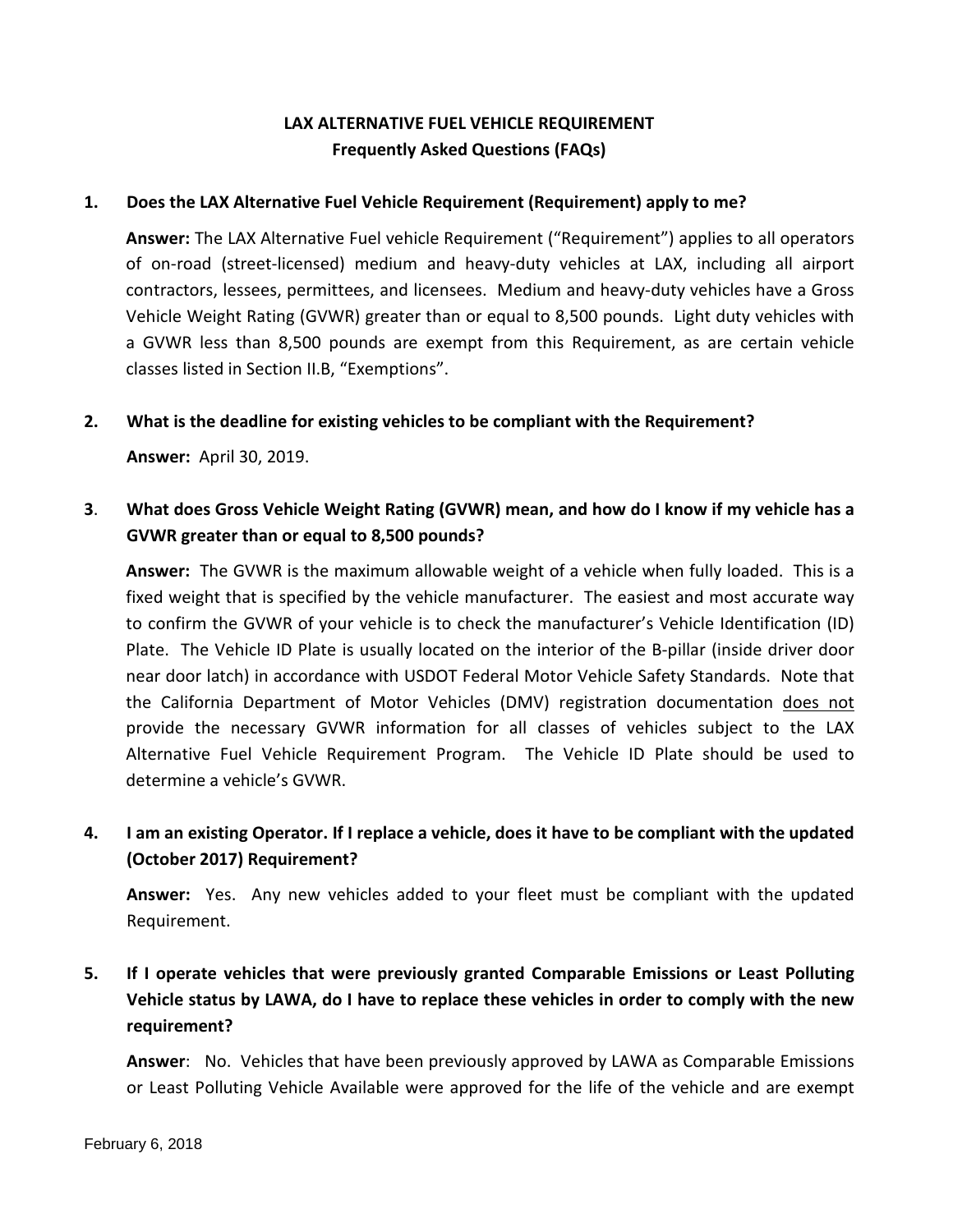from the maximum allowable vehicle age and mileage requirements. These vehicles are, however, subject to the annual reporting requirement.

### **6. Are "zero-emission" vehicles, such as battery-electric and hydrogen fuel cell vehicles, exempt from the Requirement?**

**Answer:** Yes, vehicles that are 100% zero-emission are compliant and exempt from the 13-year maximum age and 500,000-mile maximum mileage requirement, but are still subject to the annual reporting requirement.

### **7. Are all Alternative Fuels acceptable under the Requirement?**

**Answer**: Not necessarily. Section 1 of the Requirement lists acceptable alternative fuels under the "Alternative Fuel Vehicle" definition. Note that biodiesel and biodiesel fuel blends do not qualify as "alternative fuels" under the Requirement.

### **8. Are "hybrid", "Flex Fuel," and "Bi-Fuel" vehicles exempt from the Requirement?**

**Answer:** No, hybrid, flex fuel, and bi-fuel vehicles must still meet the LEV II, LEV III, or Optional Low NOx emission compliance requirements of the Requirement.

### **9. Are all LEV II vehicles compliant with the Requirement?**

**Answer:** Not necessarily. Medium-duty vehicles certified by the California Air Resources Board (CARB) as meeting LEV II emission standards can be purchased through December 31, 2019; however vehicles must meet the least polluting standard in the LEV II category that was available at the time of purchase or lease, and cannot exceed the maximum of thirteen (13) model years or 500,000, whichever comes first. Compliant LEV II vehicles purchased prior to January 1, 2020 but not previously approved by LAWA as Comparable Emissions or Least Polluting Vehicles may continue to operate at LAX until the end of the vehicle's useful life, not to exceed a maximum of thirteen (13) model years or 500,000 miles, whichever comes first.

### **10. When is the last day I can purchase Least Polluting LEV II vehicles?**

**Answer:** December 31, 2019. As of January 1, 2020, vehicle operators may only acquire LEV III vehicles or Optional Low NOx engine-equipped vehicles when augmenting their fleets.

### **11. Are all LEV III vehicles compliant with the Requirement?**

**Answer:** Yes, medium-duty vehicles certified by the California Air Resources Board (CARB) as meeting LEV III emission standards can be purchased and operated at LAX until the end of the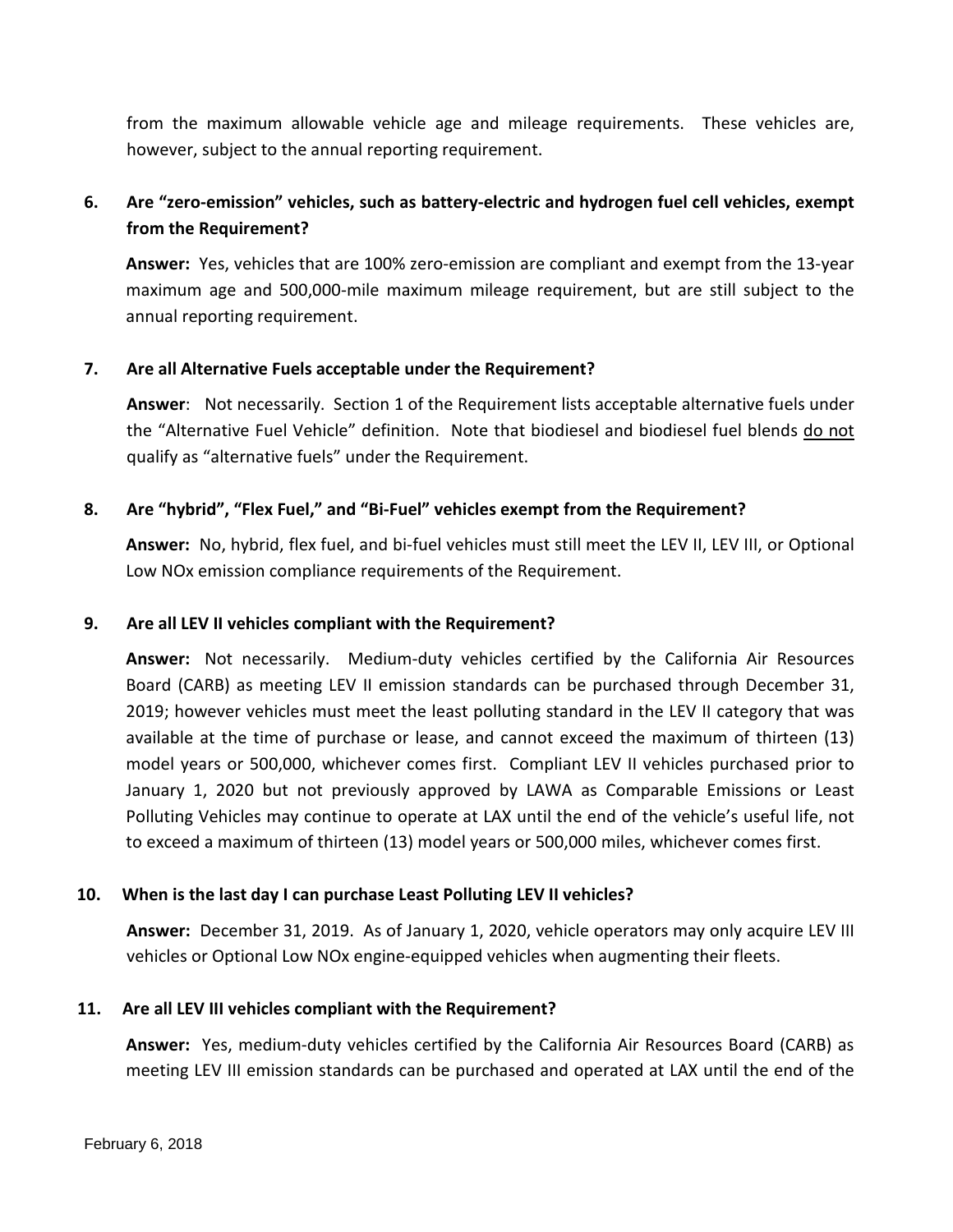vehicle's useful life, not to exceed a maximum of thirteen (13) model years or 500,000 miles, whichever comes first.

Vehicle manufacturers are currently phasing in medium-duty vehicles certified to the CARB LEV III emission standards. This will continue through model year 2019 at which time all new medium-duty vehicles will meet LEV III emission standards.

## **12. How do I know if a vehicle is certified to CARB's least polluting LEV II Standard, LEV III, or Optional Low NOx Standards?**

**Answer:** Operators who have questions as to whether a particular vehicle, engine, or technology would comply with the Requirement should contact Amylou Canonizado whose contact information is listed at the end of these FAQs.

### **13. Where do I find the most current reporting form?**

**Answer:** Reporting is conducted online. Please click on this link to access the most current reporting form: [https://online.lawa.org/altfuel/.](https://online.lawa.org/altfuel/) Operators must include a signed (electronic signature) Attestation Form with the annual report.

### **14. How often do we have to complete the Reporting Form?**

Answer: Complete and submit the reporting form annually, by January 31<sup>st</sup> of each year.

## **15. If the vehicle is 8,500 pounds GVWR or greater and only driven on LAX premises do I have to complete the Reporting Form?**

**Answer:** LAWA has two different vehicle emissions reductions programs that require annual reporting in January of each year, the LAX Alternative Fuel Vehicle Requirement and the LAX Ground Support Equipment (GSE) Emissions Reduction Program. If the vehicle is 8,500 pounds GVWR or greater and licensed for driving on public streets, then the vehicle must be reported on the LAX Alternative Fuel Vehicle Reporting Form. If the vehicle or equipment is not registered for street driving and is only driven on the airfield, then the vehicle **should not** be reported on the Alternative Fuel Vehicle Reporting Form, and must be reported on the LAX Ground Support Equipment (GSE) annual reporting form. Information on the LAX GSE Emissions Reduction Program and annual reporting requirement is posted at [http://www.lawa.org/gse/.](http://www.lawa.org/gse/)

# **16. If I have vehicles that are street-licensed, but less than 8,500 lbs. GVWR, do I need to fill out and submit the reporting form?**